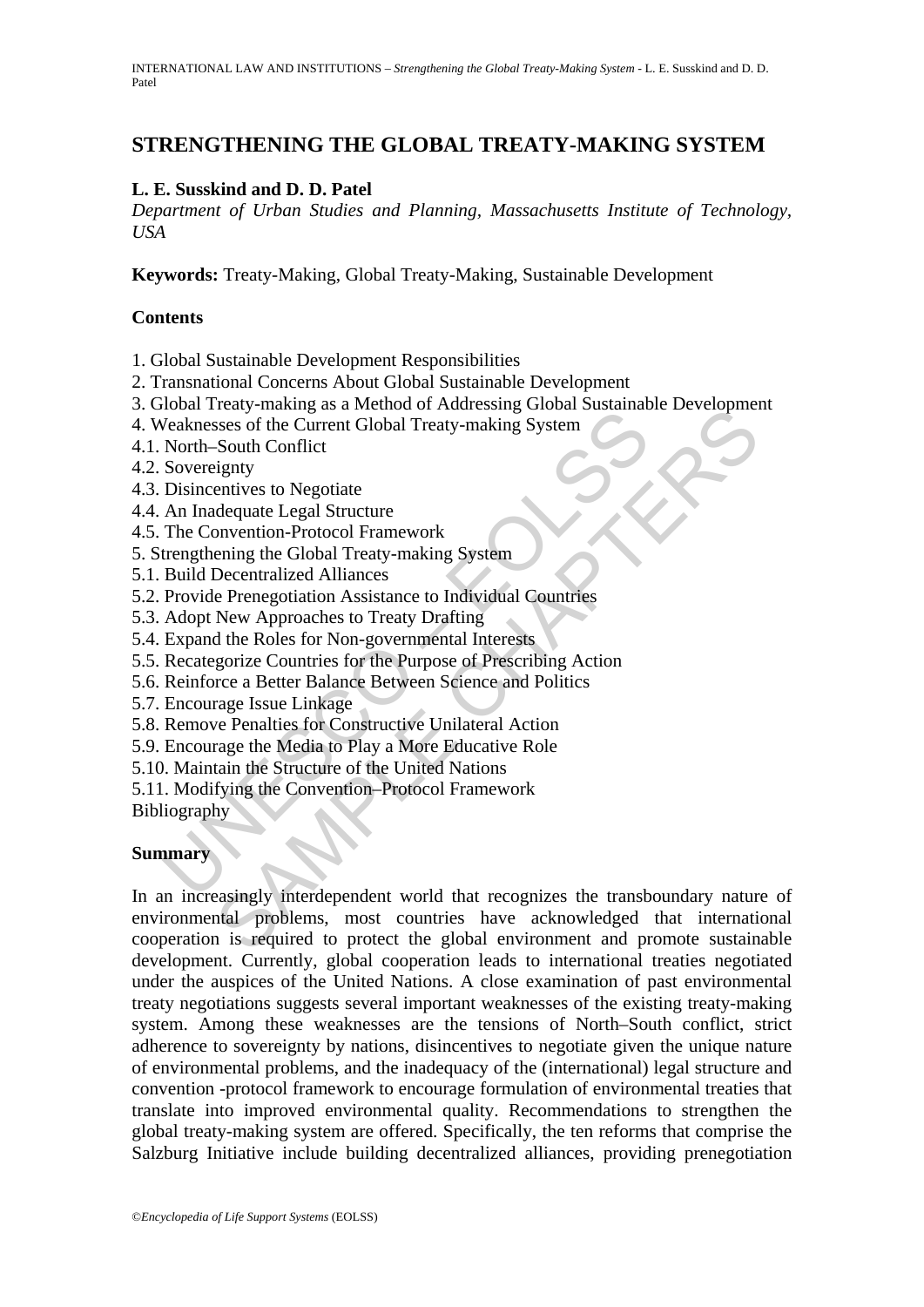assistance to individual countries, adopting new approaches to treaty drafting, expanding the roles for non-governmental interests, recategorizing countries for the purpose of prescribing action, reinforcing a better balance between science and politics, encouraging issue linkage, removing penalties for constructive unilateral action, and encouraging the media to educate the public. Another recommendation to strengthen the global treaty-making system is to modify the convention-protocol framework and synchronize global environmental treaty negotiations.

### **1. Global Sustainable Development Responsibilities**

As the world's population grows, the task of feeding, clothing, sheltering and finding productive work for billions of people becomes increasingly difficult. Many nations do not have adequate resources to meet even the most basic needs of their citizens, let alone the resources required to feed millions of additional mouths. In the meantime, some of the wealthier nations have taken their resource endowments for granted wasting energy, allowing land to become unproductive, polluting water supplies, and poisoning the air—all in the name of economic growth.

is the resources required to feed millions of additional mouths.<br>
e of the wealthier nations have taken their resource endowmeting energy, allowing land to become unproductive, polluting v<br>
oning the air—all in the name of expansion to find the mean of the means the summer of ficials, businesspect in the meant of examinergy, allowing land to become unproductive, polluting water supplies, the air—all in the name of economic growth.<br>Figure ai Environmental activists and advocates of sustainable development have pressed for changes in the domestic policies of both developing and developed nations. In Europe, the United States, and several other places, substantial progress has been made: conservation efforts are under way and pollution levels have stopped climbing. In some of these countries most resource management decisions are now made with much greater attention to minimizing environmental impacts and achieving sustainability. In a good portion of the developing world, there is a grudging acceptance that economic growth and wise resource management need not be traded off against each other. The rapid rise of non-governmental groups devoted to this proposition, even in some of the poorest nations of the world, suggests that the prospects for the future are improving.

There are several indicators of progress toward environment protection and sustainable development. *Agenda 21*, a global plan for sustainable development, was adopted by 108 heads of State at the UN Conference on Environment and Development held in Rio de Janeiro in 1992. *Agenda 21* has since become the basis for many national plans. More than 1800 cities and towns worldwide have created their own *Agenda 21* Action Plans. Also, more than 150 countries have set up national advisory councils to promote dialogue among government officials, businesspeople, environmentalists and others on national environmental policies or nature conservation plans.

However, just as environmental progress is being achieved at the domestic level, in at least some parts of the world, the environmental agenda is shifting. Now, the most pressing environmental problems are global in nature, including ozone depletion, pollution of the oceans, loss of biodiversity, and potentially devastating climate changes. The resources that need protecting are common resources—fisheries, endangered species, rivers, oceans, forests, and the like—that transcend national boundaries. Even countries that have learned how to formulate environmental regulations and control development will, unfortunately, not be able to solve these global problems on their own. And countries still struggling with the burdens of poverty, famine, and war do not see themselves in much of a position to help.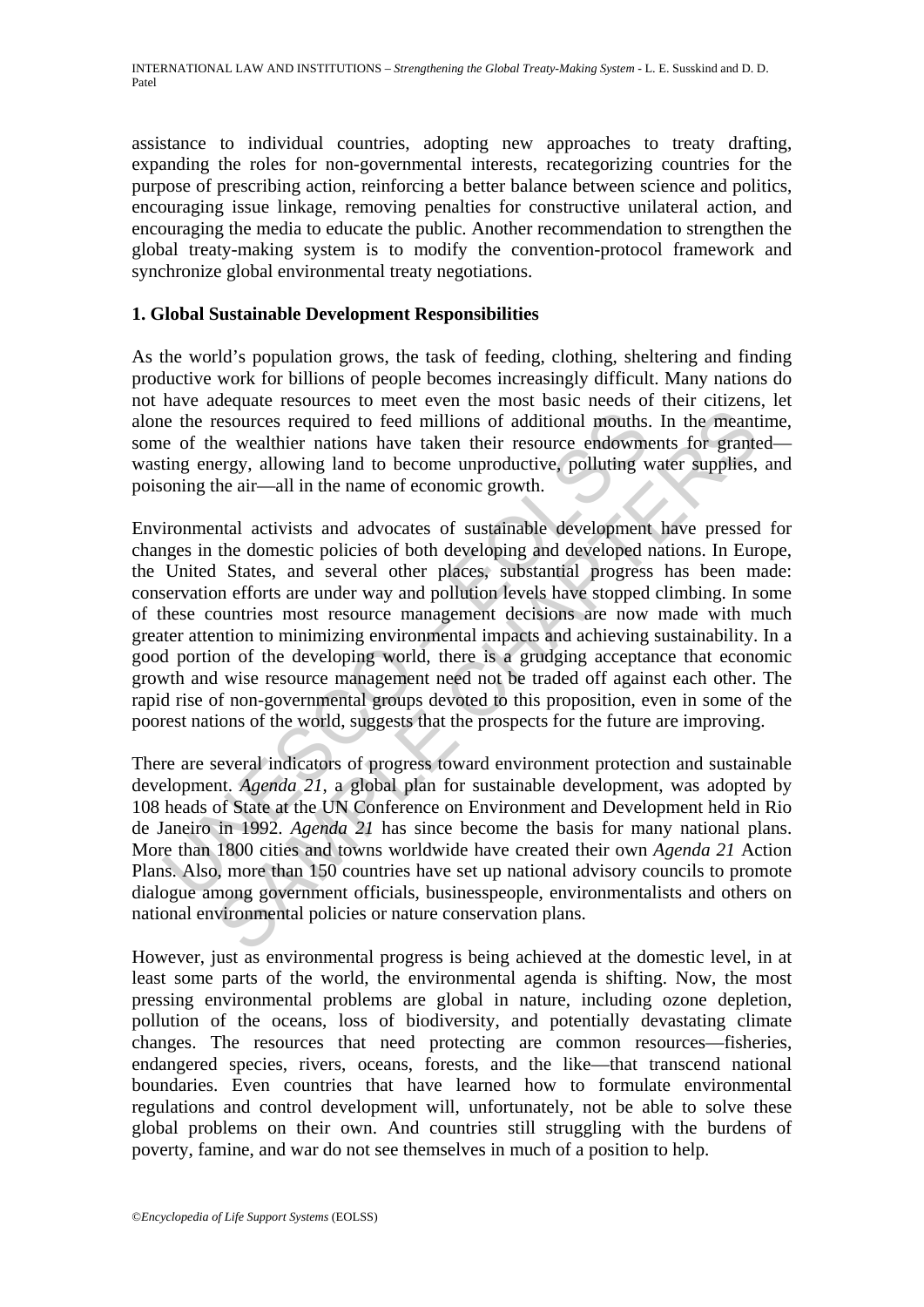The level of global cooperation required to tackle this new generation of environmental threats is high and the institutional resources available are limited to the United Nations and a handful of multilateral organizations. Although there are a great many individuals and non-governmental groups throughout the world eager to assist in addressing our global sustainable development problems, coordinating and developing a global response, especially in the face of differing views and active resistance in some quarters, will be extremely difficult.

We must find ways of bolstering the level of collective action required to address this next generation of global environmental threats. To do this, the art and science of global environmental diplomacy must be enhanced. Diplomats, politicians, environmental action groups, scientists, business leaders, journalists, and many others need to find new ways of working together. They need to draw on the knowledge and skills from many fields including international relations, environmental science, negotiation, law, economics, and engineering to build the necessary institutional capacity. This is one instance in which it will not help to break the larger problem into smaller, more manageable, pieces. Only a comprehensive approach to managing environmental resources and coordinating sustainable development at the global scale will work.

# **2. Transnational Concerns About Global Sustainable Development**

Is including international relations, environmental science,<br>nomics, and engineering to build the necessary institutional car<br>ance in which it will not help to break the larger problem i<br>ageable, pieces. Only a comprehensi As a modicum of environmental progress has been attained at the domestic level, several countries have shifted their efforts to promote sustainable development to their borders where they must work with neighboring countries to address environmental degradation. For example, the United States is working with Mexico to ensure that differing domestic environmental standards do not create obstacles to managing shared natural resources, such as the Rio Grande River. The two countries signed an agreement to address environmental concerns as part of the North American Free Trade Agreement (NAFTA).

udding "international relations, environmental science, negotiation, and engineering to build the necessary institutional capacity. This is which it will not help to break the larger problem into smaller, relations, e, pie Other countries are mobilizing to address environmental issues at a regional level as well. Individual European countries realized that some of the pollution they experienced was the result of industrial activity in the larger European Union (EU). Their efforts focused first on the problem of acid rain. The EU countries have formed an alliance that will approach certain environmental problems on a regional, rather than domestic, basis. Another example of a successful effort to address transboundary environmental concerns is the Mediterranean Action Plan (MAP) adopted by fifteen Mediterranean countries and the EU to manage the Mediterranean Sea, a natural resource upon which their economic activity relies.

Cooperation at the borders and the regional scale in response to transboundary problems expanded to the global level as preparation for the 1992 United Nations Conference on Environment and Development, underscoring the fact that certain resources are shared by all nations. Among the threatened global resources are the atmosphere, the oceans, biological diversity, and the geographic areas of Antarctica and the Arctic Circle. New levels of regional and global cooperation will be required to protect these shared resources and to achieve global sustainable development.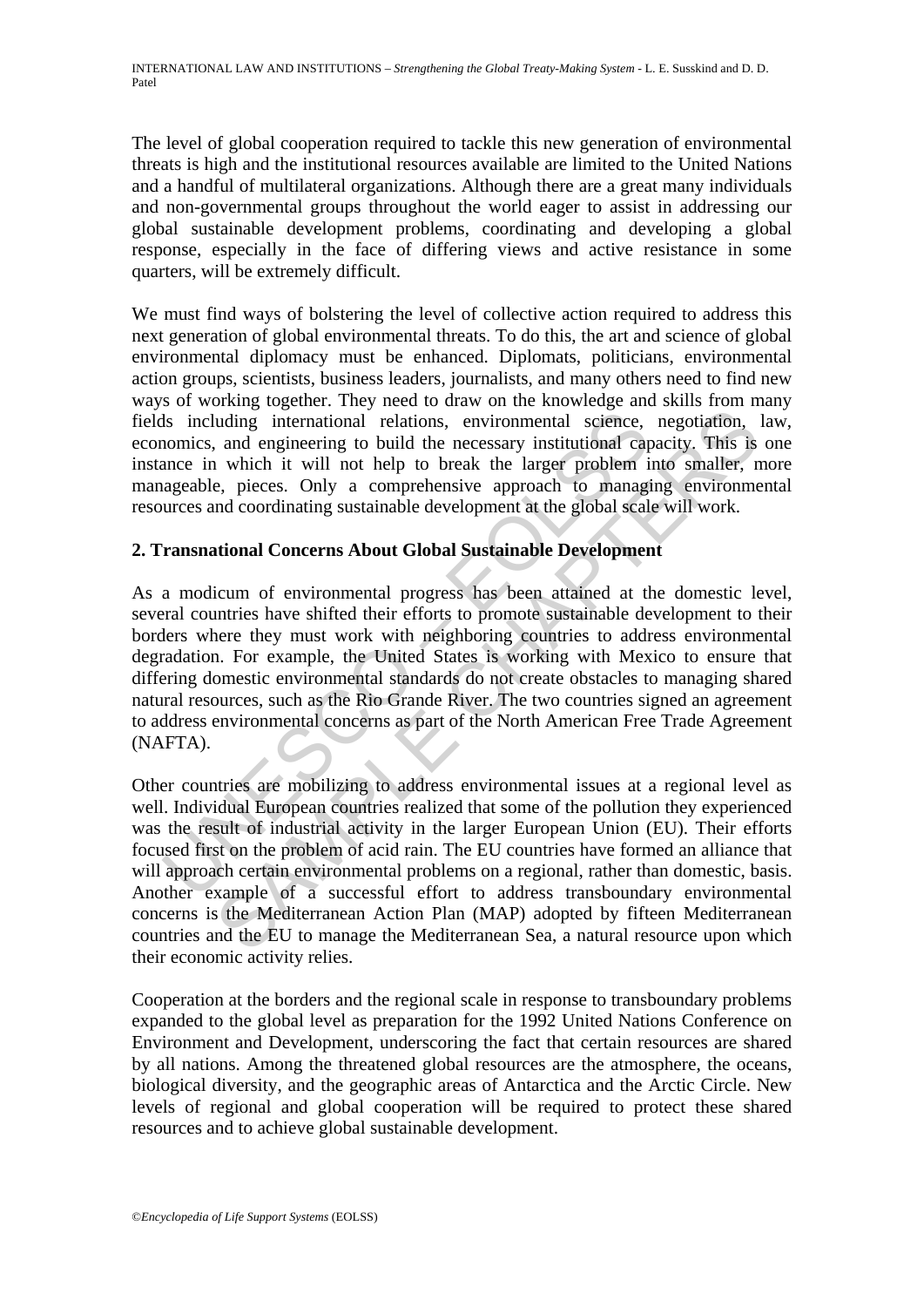# **3. Global Treaty-Making as a Method of Addressing Global-Sustainable Development**

Increasingly, global cooperation leads to international treaties. International gatherings of various kinds are used to promote global environmental treaty-making on topics ranging from ozone depletion to ocean pollution, from preserving tropical forests to addressing global warming. By 1992, according to one informed source, more than 120 international environmental accords and legal instruments had been signed.

In negotiations over such treaties, national delegations are charged with pursuing their country's interests, although this often requires representing numerous countervailing interests, such a business and industry, environmental activists, and scientific organizations. To participate effectively in such delegations and international negotiations, a great deal of knowledge, acquired through technical and scientific reports is required. Each delegation, though, must act and negotiate treaties in spite of substantial scientific uncertainty surrounding many of these global issues and systems. Action is required because the risks associated with doing nothing about possible damage to the biosphere are so frightening.

oriations, a great deal of knowledge, acquired through technic<br>toitations, a great deal of knowledge, acquired through technic<br>ts is required. Each delegation, though, must act and negotiate<br>tantial scientific uncertainty ss, a great deal of knowledge, acquired through technical and science<br>required. Each delegation, though, must act and negotiate treaties in spit<br>scientific uncertainty surrounding many of these global issues and systs<br>requ Each national delegation, with representatives from several interest groups, is lobbied domestically, regionally, and even globally by groups such as grassroots environmental organizations and private-sector interests not necessarily represented on their delegations. Delegations also receive instructions from various agencies of their governments. Unfortunately, each agency has different domestic priorities to which it must attend. This adds to the pressures facing each delegate and delegation. In spite of the competing pressures it faces, each national delegation, using all the information at its disposal, must formulate its priorities and articulate a position on each environmental problem as well as various proposed solutions.

Each delegation is likely to attend numerous meetings over several years to negotiate a draft environmental treaty. At these meetings there may be delegations from more than 180 countries—each with their own delicately balanced political agendas, each also dealing with the same kind of multifaceted internal pressures. The greater the number of countries with an interest in an issue, the more difficult it is to generate global agreement, yet that is what is required. The task of achieving global sustainable development goes well beyond anything one country or even a group of countries can accomplish alone.

Each treaty negotiation is conducted largely in isolation from negotiations on other treaties or issues such as debt, trade, or security. Most recent international environmental negotiations have followed a two-step approach. An initial series of meetings, coordinated by a United Nations agency (such as UNEP) or the United Nations General Assembly, is held to review scientific evidence and draft a framework convention. Then, subsequent meetings of the signatories focus on the preparation of detailed protocols to implement the general purposes of the framework Convention.

The convention-protocol approach allows countries to "sign-on" at the outset even if there is no agreement on the specific actions that must be taken. The signing of the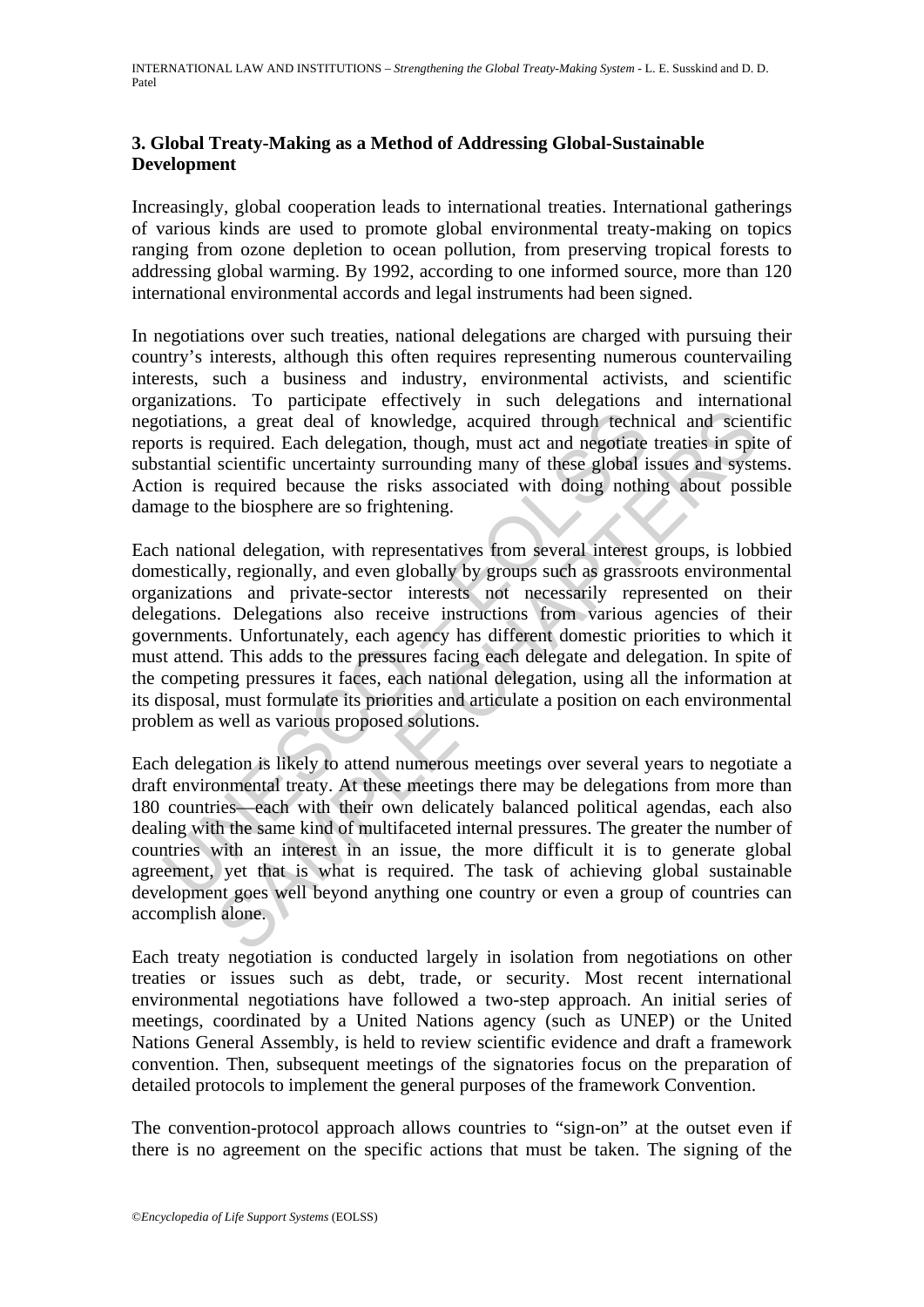convention sometimes encourages a commitment to further scientific inquiry and to the establishment of specific timetables and targets. National decisions to apply the Convention domestically provide benchmarks for the subsequent negotiations of protocols. Those countries that have taken action may have the upper hand in negotiations over follow-up protocols because they can declare that the standards they have already adopted should become the norm.

As mentioned above, there have been numerous international conventions signed, adopted and ratified. How one measure the successes of such conventions is not obvious. Some people, pragmatists, view just the mere step of convening so many parties as an indicator of success. A conference is an important step in the right direction and detailed agreements may well follow. Pragmatists argue that even purely symbolic statements by a few countries are valuable because they put pressure on reluctant leaders who may be hesitant to make even the most modest commitments to environmental protection.

ctant leaders who may be hesitant to make even the most mode<br>ironmental protection.<br>global efforts to deal with environmental problems ultimat<br>ingness of agencies, organizations, and individuals to follow co<br>nigge their be anders who may be hesitant to make even the most modest commitment<br>anders who may be hesitant to make even the most modest commitment<br>and protection.<br>efforts to deal with environmental problems ultimately hinge on<br>of agenc All global efforts to deal with environmental problems ultimately hinge on the willingness of agencies, organizations, and individuals to follow certain rules and to change their behavior. Therefore, it is common to evaluate environmental treaties in terms of the obligations that the signatories promise to impose on their industry, citizens, and governments. Pragmatists argue that even modest agreements provide support for insurgent environmental protection efforts inside each country. Indeed, it is usually grassroots groups that shape public perceptions and impose pressure on government leaders to change their policies. The adoption of a framework convention can legitimize their efforts.

Others, idealists, worry that treaties acceptable to many countries but that actually yield few tangible improvements in environmental quality are worse than no treaties at all. The idealists view success as nothing less than full-fledged, enforceable promises to regulate environmentally destructive behavior. Idealists worry that symbolic statements underscoring the need for action (without requiring any) may undermine environmental protection efforts by allowing officials within a country to claim that problems have been solved, when actually they have not.

There are several reasons that signed international agreements often produce little if any real improvement. First, it often takes so long to secure international cooperation that environmental protection strategies that made sense when they were first proposed do not address a problem that has changed and might actually have taken on a new and different form in just a few years. Second, if too few countries ratify an agreement, the cumulative efforts of those living up to their promises may be insufficient to reverse the problem.

Other reasons that agreements produce little real improvement are that the actual expense of implementing treaties is prohibitive for many countries and they cannot comply, or the language of a treaty is so elaborate (to accommodate many conflicting views) that disagreements arise over what was intended and what was guaranteed. In the face of such disagreements, countries sometimes opt not to deal with the problem at all.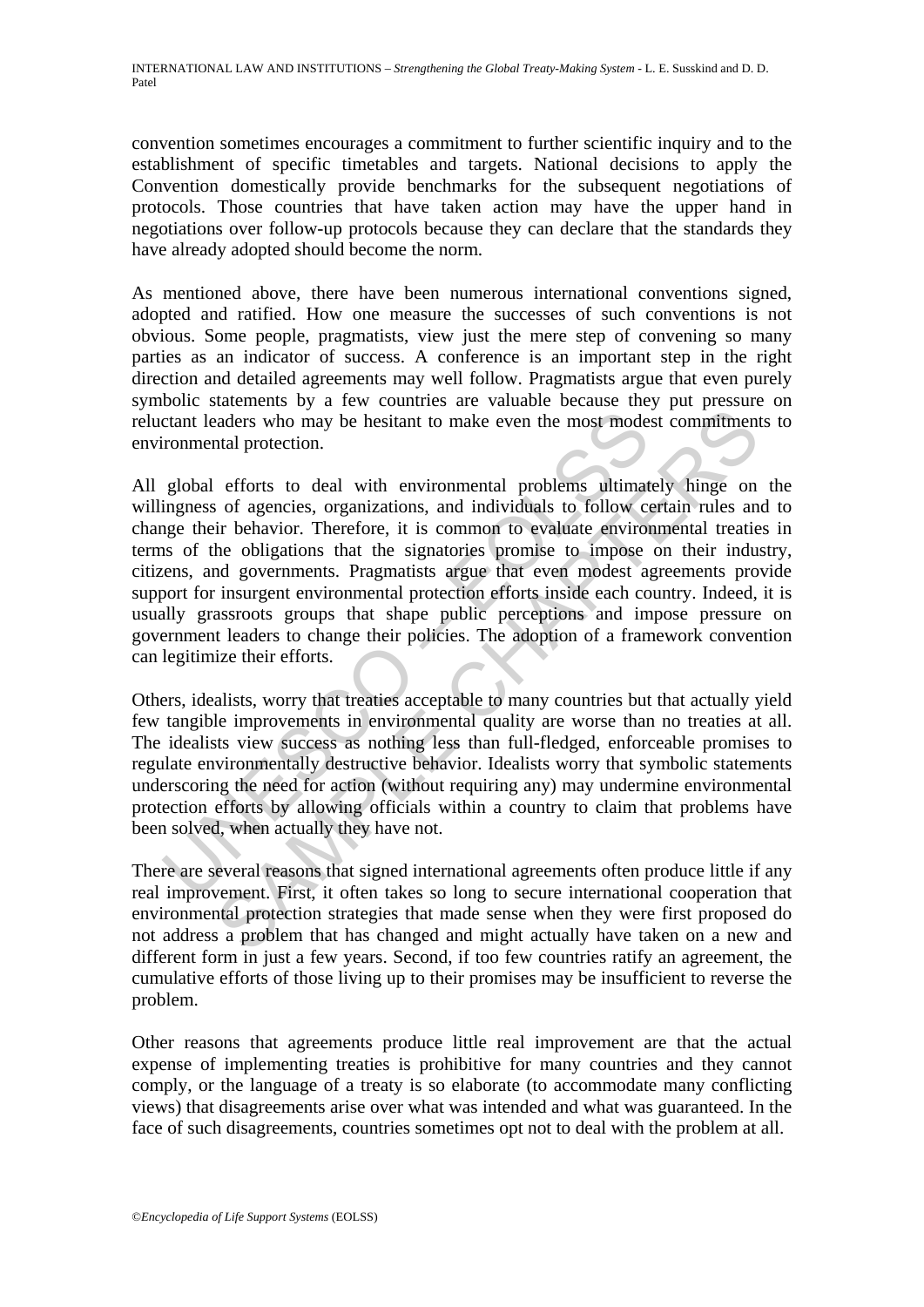### **4. Weaknesses of the Current Global Treaty-Making System**

Regardless of whether one thinks the convention-protocol system is a success or not, there are several reasons to be pessimistic about the prospects for achieving the level of cooperation required to manage shared resources such as the oceans, outer space, or the atmosphere. The reasons for pessimism are the worsening split between the developed nations of the North and the developing nations of the South; the stubborn persistence of national sovereignty as an overriding goal; and an apparent lack of incentives sufficient to bring certain nations to the bargaining table for serious discussions about global environmental threats and the challenges of sustainable development. There are also problems with the legal structure of international environmental treaty-making.

#### **4.1. North–South Conflict**

The North–South divide is often portrayed as a battle over money and technology, but it actually involves more fundamental issues. Ever since the 1972 Stockholm Conference on the Human Environment—when a new set of principles challenging the prevailing approach to economic development and environmental protection were generated—the North–South debate has intensified. Often the disagreement revolves around whether funds for the implementation of environmental protection agreements will be added to the development assistance that is already provided to the South and what strings, if any, the North will attach to the funds.

North-South divide is often portrayed as a battle over money andly involves more fundamental issues. Ever since the 1972 Stocke He Human Environment—when a new set of principles challeng to caonomic development and environ South divide is often portrayed as a battle over money and technology, bovolves more fundamental issues. Ever since the 1972 Stockholm Conferent man Environment—when a new set of principles challenging the prevail on cocon Underlying the development assistance and technology transfer debates is the perceived injustice of cultural hegemony—the overwhelming impact of Western culture and the forces of modernization and globalization on economically dependent nations. The South wants the North to acknowledge the unfairness of this indirect form of domination. Debates over money and technology mask the real source of conflict, which is a fundamental difference in how the nations of the North and South think about progress. The actual disagreement is over the meaning and direction of economic development. Most of the developing world would prefer not to emulate contemporary Western development patterns. That is, they would like many of the benefits without most of the costs. These developing nations do not equate development with economic growth, economic growth with expansion of the market economy, modernity with consumerism, and nonmarket economics with backwardness.

The Brundtland Report, which popularized the idea of sustainable development and postulated the need to link economic development and environmental protection, assumes that effective responses to global environmental threats can be found within the framework of the current pattern of economic development, if only the key actors would accept the importance of sustainability. The Report, named after the Norwegian prime minister who chaired the UN World Commission on Environment and Development, is the generally held view of the North. The South, however, views its current array of problems (such as population growth, food shortages, deforestation, impacts of industrialization, and the burdens of massive urbanization) as by-products of the dominant economic development pattern. The South wants the North to accept responsibility for causing these problems by its pursuit of a form of economic growth that is fundamentally at odds with sustainability.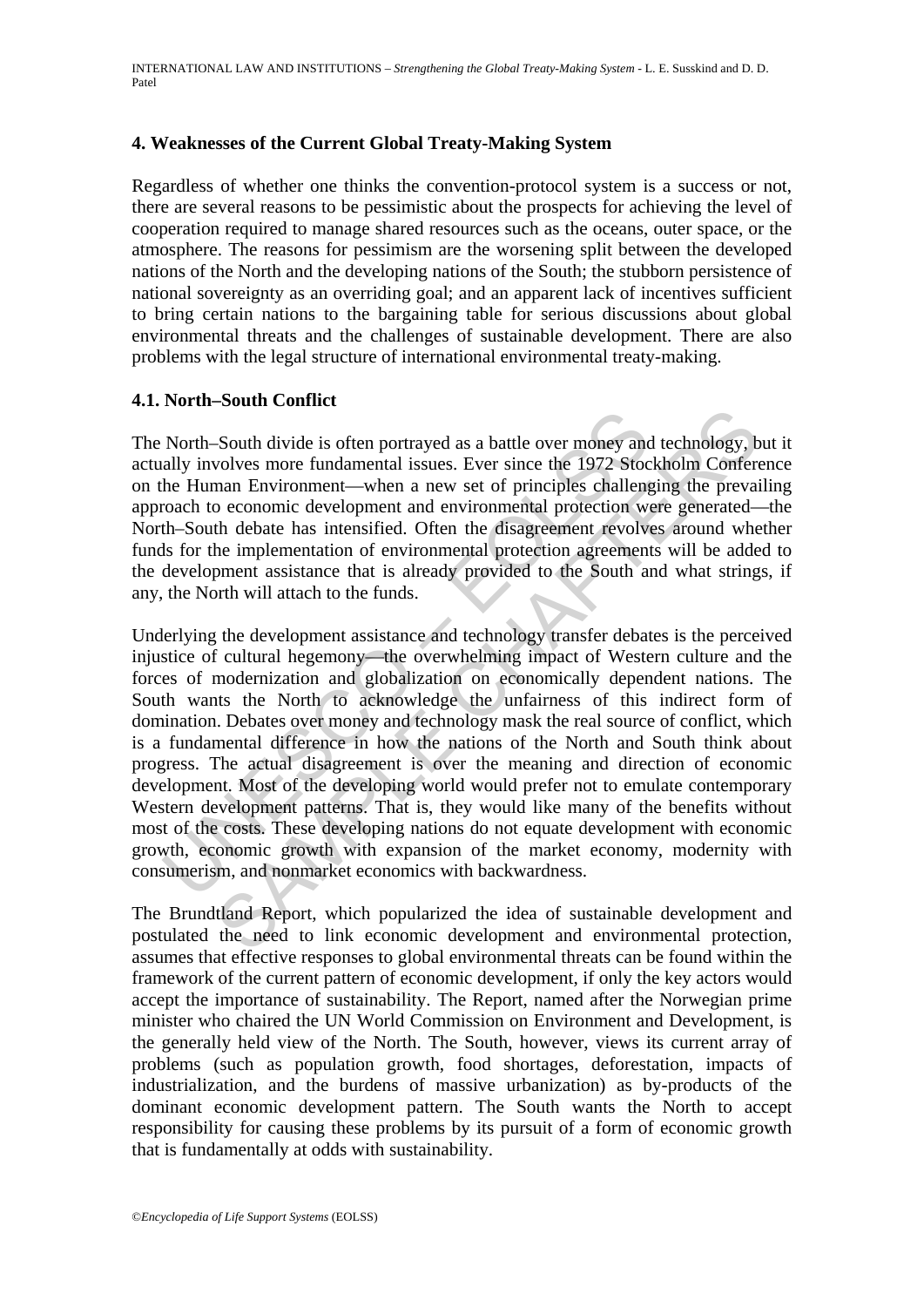Although issues of technology sharing and development aid are far from unimportant, they are secondary to the question of whether the North–South relationship can be shifted from one of dependence and confrontation to one of fruitful interdependence. The North doling out additional money, or making new technologies available on favorable terms will not resolve south conflict. The South expects the North to accept a greater share of responsibility for the difficulties that developing nations face. The South is also waiting for the North to acknowledge that there must be a change in Northern lifestyles if greater fairness in the allocation of the world's resources is to be achieved. From the North's viewpoint, neither demand is reasonable. Thus, the deadlock continues, especially because the nations of the South, also called the Group of Seventy-seven (even though there are more than 130 nations in the group), have found their voice and mobilized more effectively in recent years.

# **4.2. Sovereignty**

From time to time, proposals such as the one in The Hague in March 1989 to establish a global environmental legislative body with the power to impose new environmental regulations and binding legal sanctions on any country that fails to carry them out are made. Such proposals to create supranational bodies are not likely to succeed because countries fight desperately to maintain their sovereignty—their individual rights and privileges.

**Sovereignty**<br>
In time to time, proposals such as the one in The Hague in March<br>
Inal environmental legislative body with the power to impose n<br>
Inalisms and binding legal sanctions on any country that fails to<br>
le. Such p Figure 1.1 The Hague in The Hague in March 1989 to establi<br>trommental legislative body with the power to impose new environmental legislative body with the power to impose new environmental and binding legal sanctions on a Most global environmental agreements worked out through ad hoc negotiations include only weak monitoring and enforcement provisions. This, too, is a function of countries trying to maintain control over all decisions within their geopolitical borders and autonomy over actions that affect common areas and resources. Monitoring and enforcement powers are not granted to global entities because they appear to conflict with the prerogatives of national sovereignty. Yet without effective monitoring and enforcement implementation of treaties is difficult. Often when countries blatantly disregard rules and deadlines set by existing international agreements, they use sovereignty as an excuse, alleging that their sovereignty is being undercut by other nations (seeking compliance with global treaties).

International relations theorists argue that international institutions are irrelevant because nations will never be persuaded to pursue a course of action inconsistent with their own self-interests. In fact, another school of thought believes that we do not even need multilateral institutions because self-interested nations in a competitive setting will always work to achieve mutually beneficial exchanges without any prodding from international bodies. Actually, though, sovereign states seeking to pursue their selfinterest often realize that their ability to build and maintain cooperative relationships depends on their capacity to sustain appropriate institutional oversight and assistance. In the same way communities of people form governments (and in the process give up some autonomy in exchange for security), the nations of the world must surrender some degree of sovereignty (indeed, they already have) to work out ways of handling global problems. The important point is that they do so by choice and have the option to do so in one policy arena while deciding not to do so in others.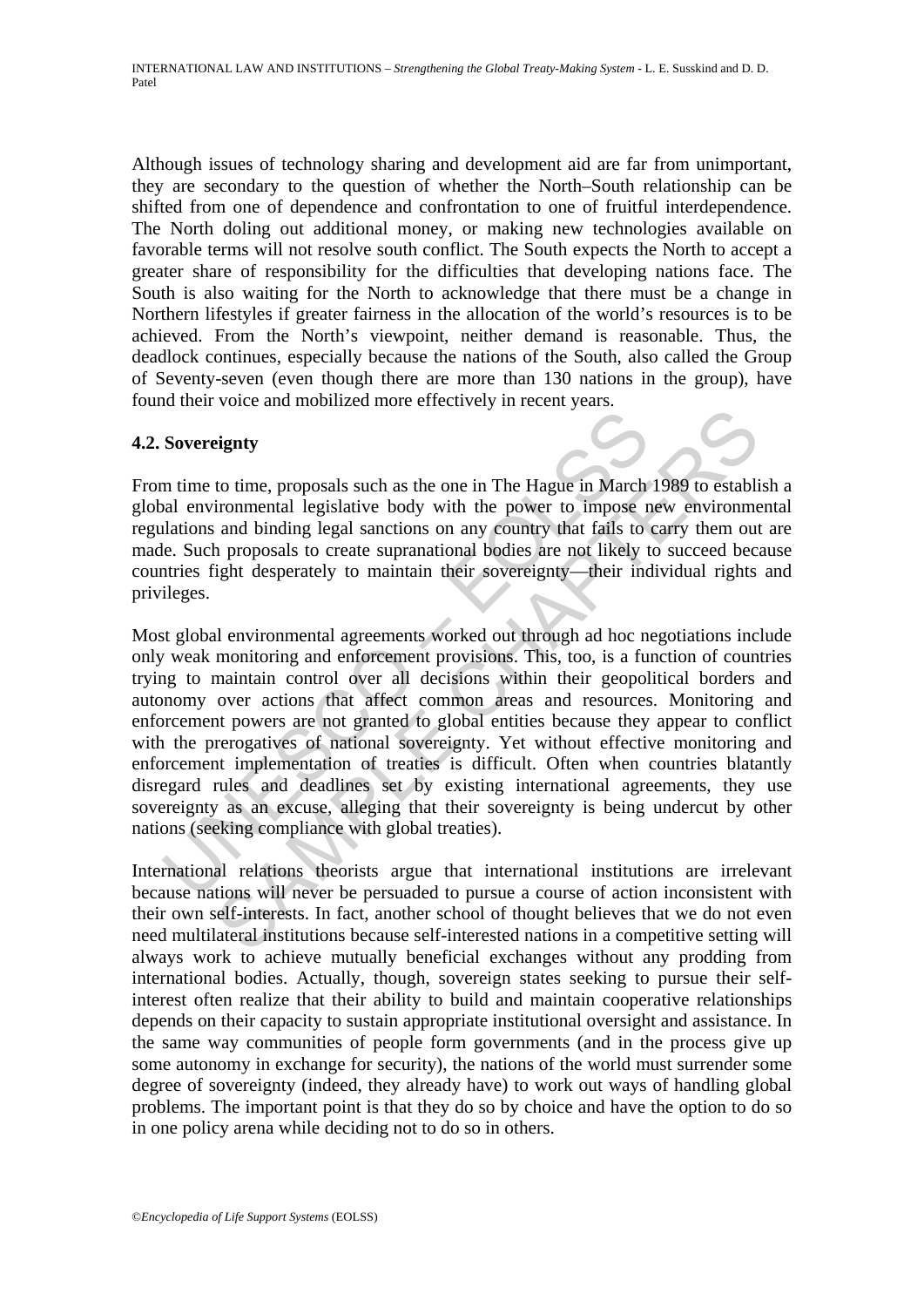Many nations long ago accepted practical limitations on their sovereignty in order to partake of the advantages of international communications and trade. Although notions of national sovereignty over the management of natural resources (both within a country's national borders and in common areas) are evolving in response to technological and economic change, they still pose a substantial obstacle to effective environmental treaty making.

# **4.5. Disincentives to Negotiate**

Aside from the sovereignty issue, there are several aspects of international environmental treaties and the treaty-making process that creates disincentives to negotiate. Many fear that nations will refuse to join in global environmental negotiations because they fail to see what they have to gain. These countries are "freeriders" or parties that will benefit from the actions of others without sharing any of the responsibility or cost. They assume that others will make enough of an effort so that they will benefit from an improved environment without shouldering any of the burdens or responsibilities.

Many of the costs for an improved environment must be paid now while the benefits generated by efforts to combat pollution and the like will not be realized until well into the future. This causes problems for politicians with short time horizons. A politician's time horizon runs only until the next election.

They do not want to be associated with rising costs but only with the benefits realized from money well spent. Many environmental treaty negotiations focus only on the immediate and future allocation of costs (including constraints on development). They devote almost no attention to the tangible benefits that will be generated in the longterm or how they will be shared.

rs" or parties that will benefit from the actions of others without<br>onsibility or cost. They assume that others will make enough c<br>will benefit from an improved environment without shouldering<br>seponsibilities.<br>Not the cost anties that will benefit from the actions of others without sharing any of the varties that will benefit from the actions of others without sharing any of tity or cost. They assume that others will make enough of an effort The impacts of environmental problems and the costs of combating them will not be distributed equally. Unlike other international negotiations in which the losers are compensated with benefits of other kinds, countries likely to lose have good reason to remain on the sidelines or even to sabotage international environmental treaty-making efforts. Although linking treaty-making efforts together could change these calculations it is seldom done. Environmental negotiations have been conducted largely in isolation from negotiations on other international issues such as debt forgiveness, trade, or security. Such linkages might provide incentives for certain countries to negotiate and accept environmental treaties.

- -
- -
- -

TO ACCESS ALL THE **23 PAGES** OF THIS CHAPTER, Visit: [http://www.eolss.net/Eolss-sampleAllChapter.aspx](https://www.eolss.net/ebooklib/sc_cart.aspx?File=E1-36-06)